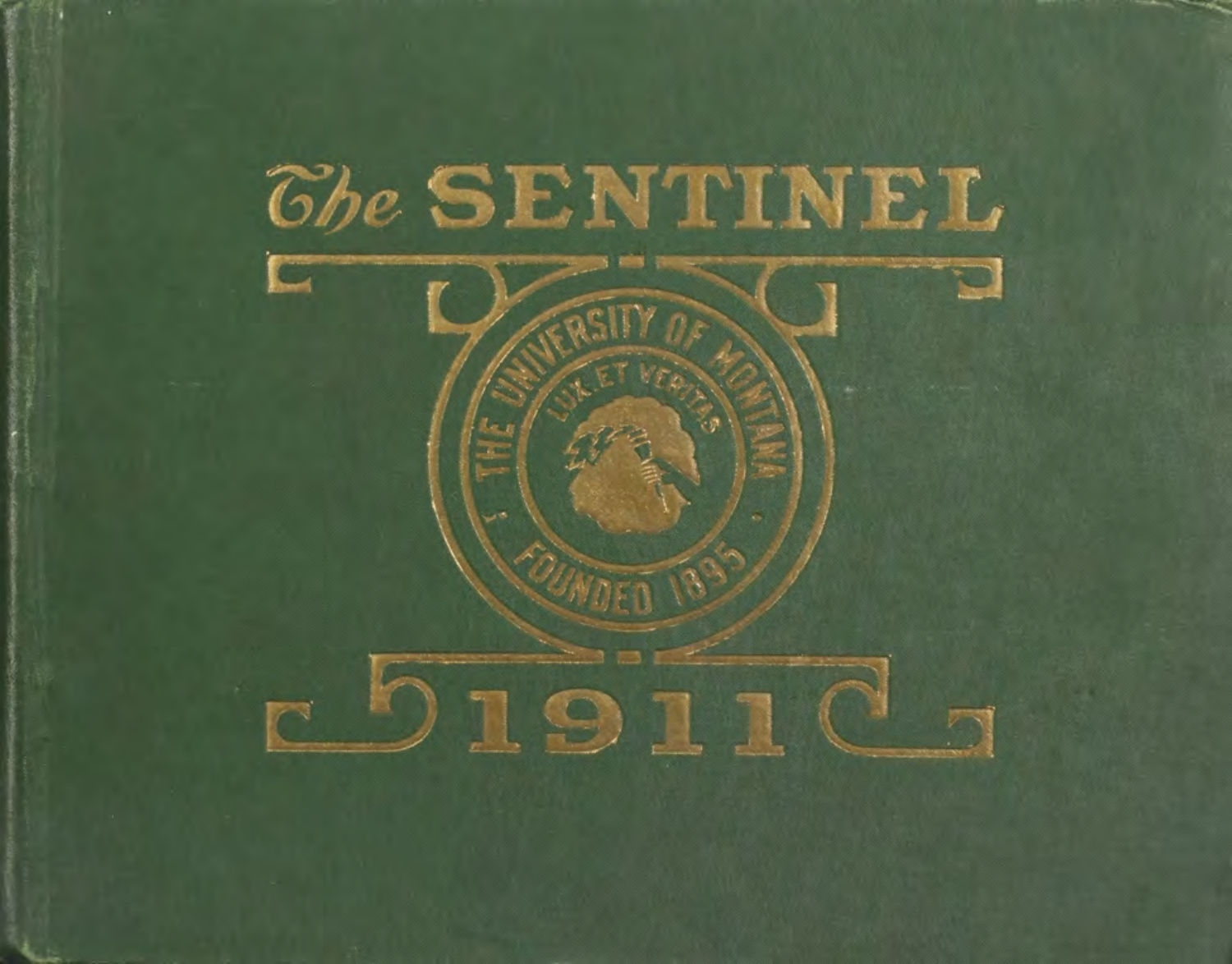

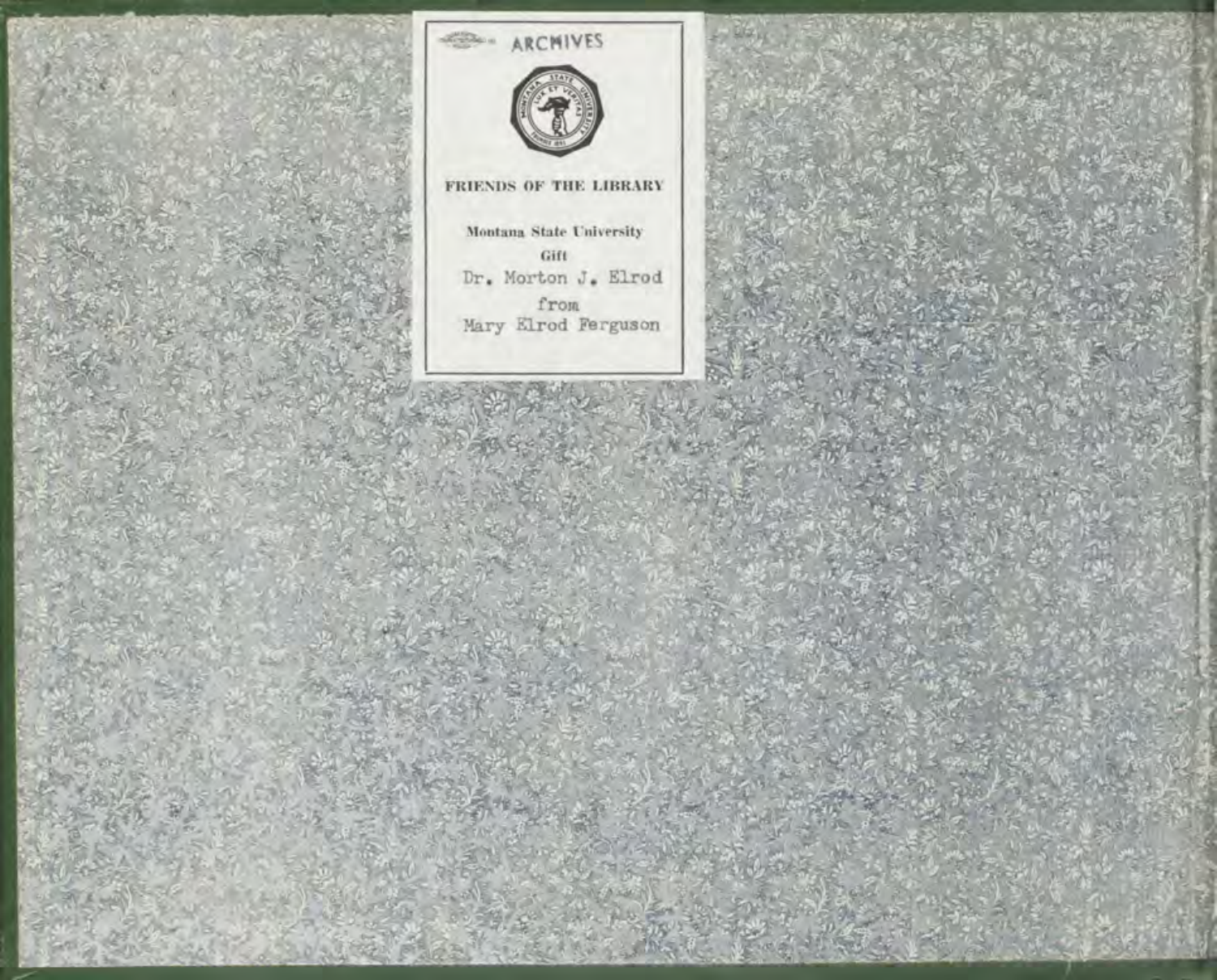Morton Jerdrod.

AND TAX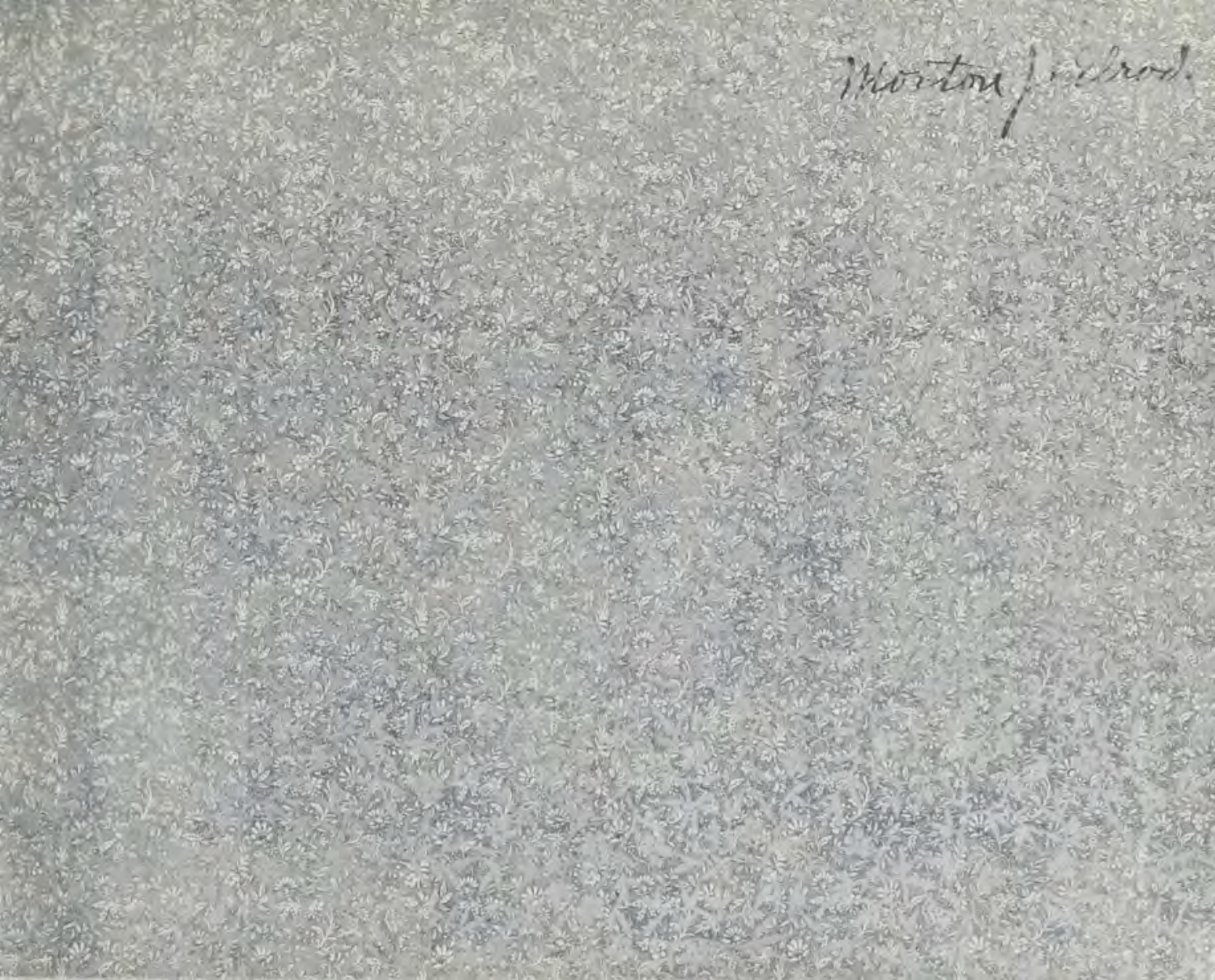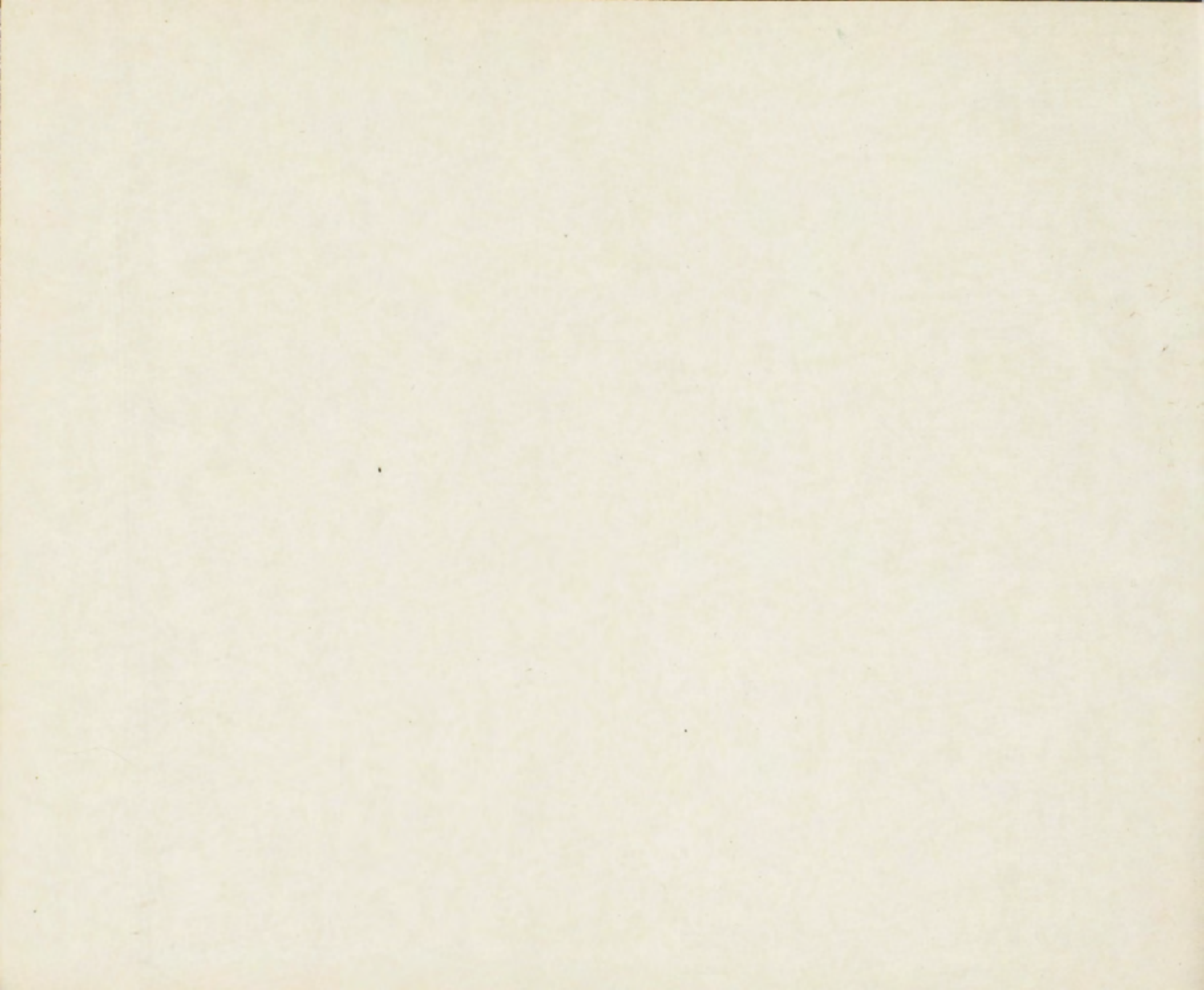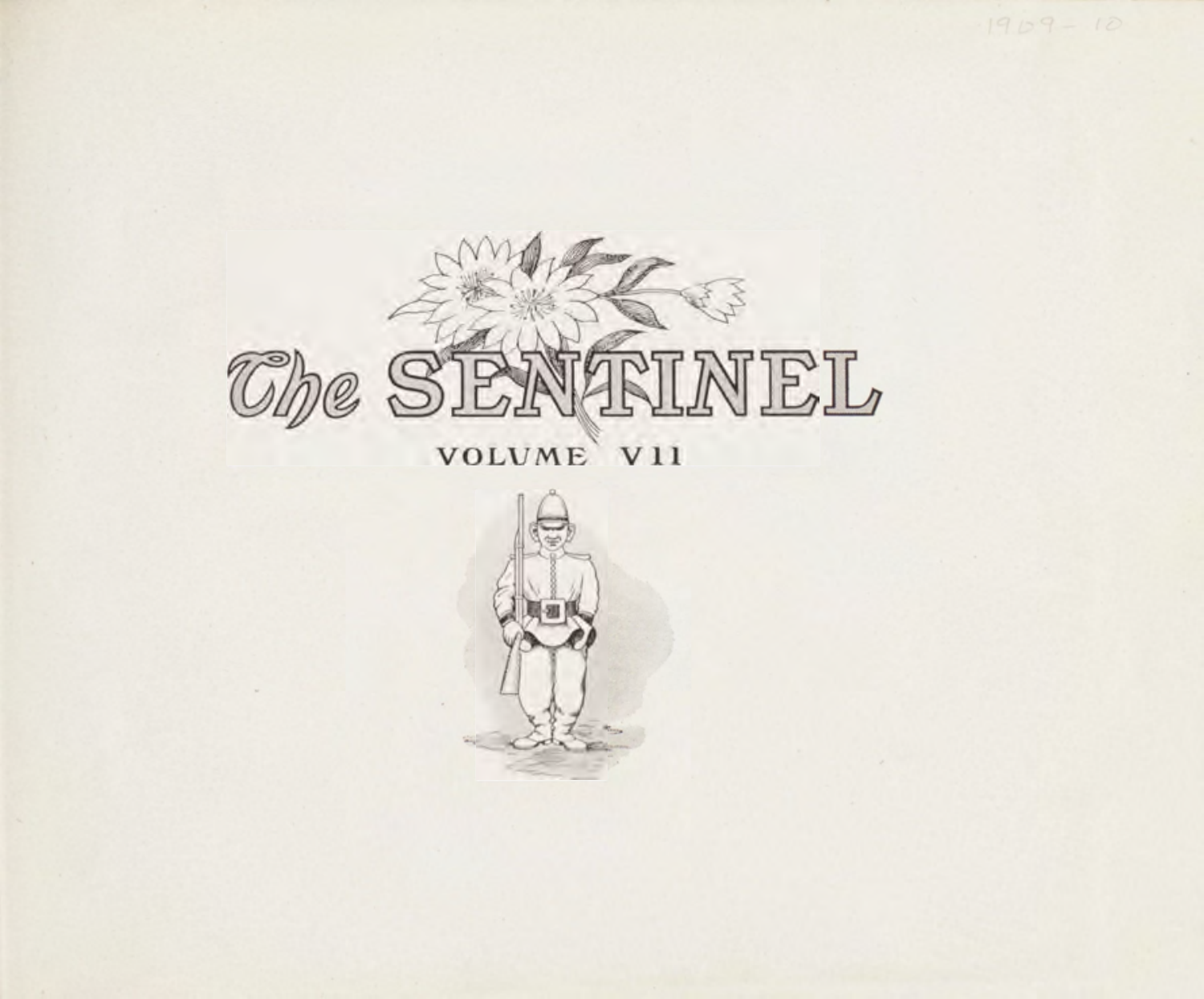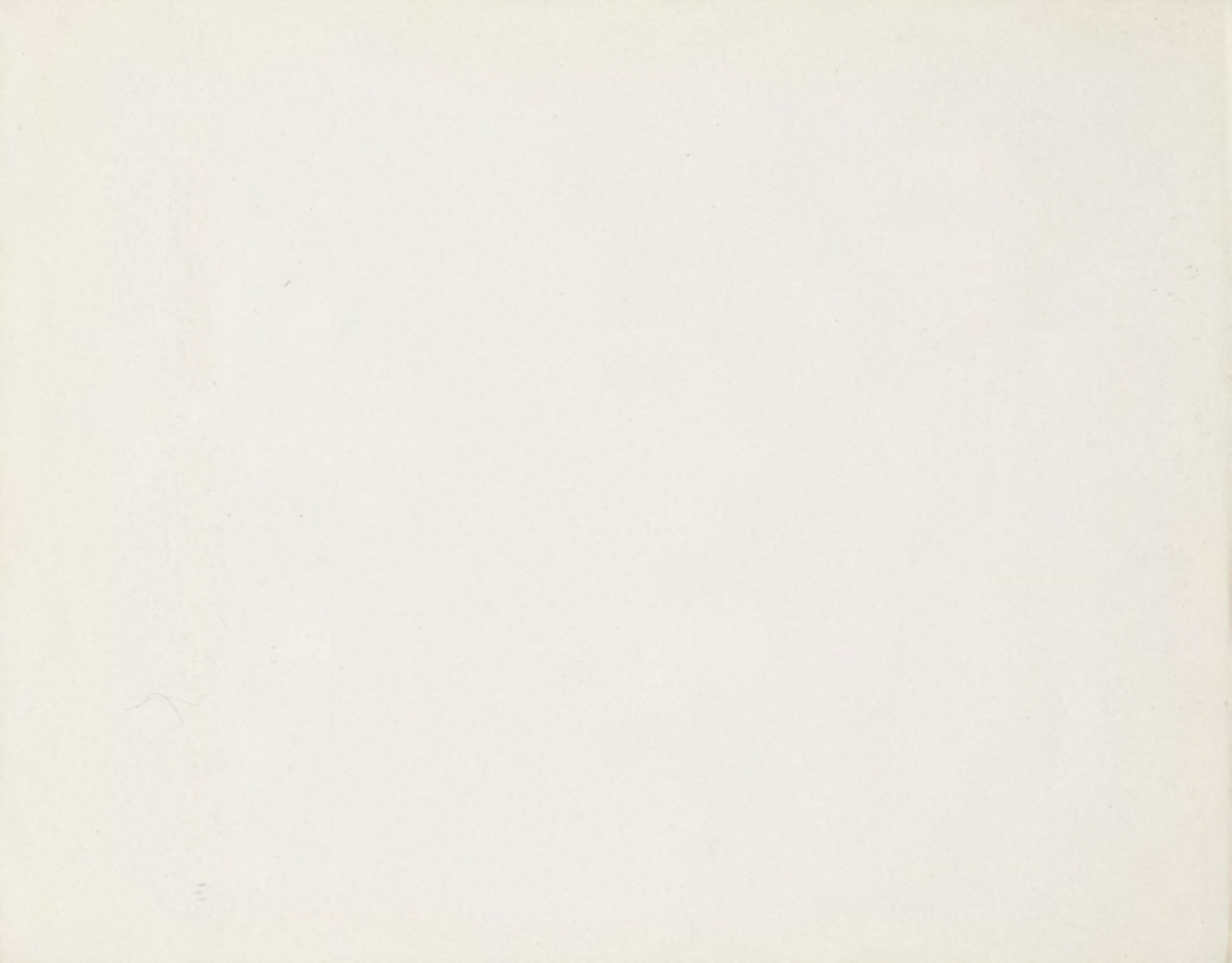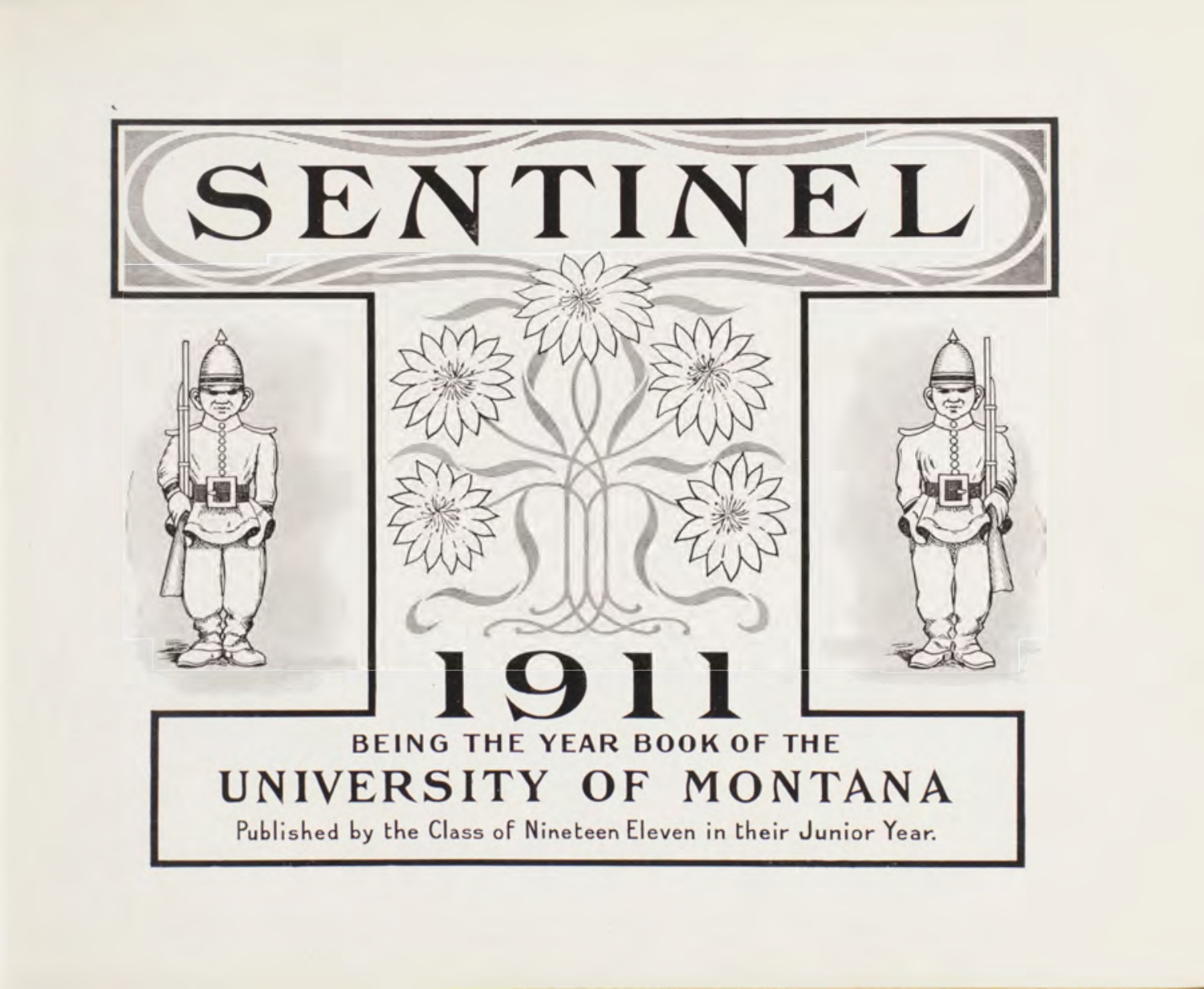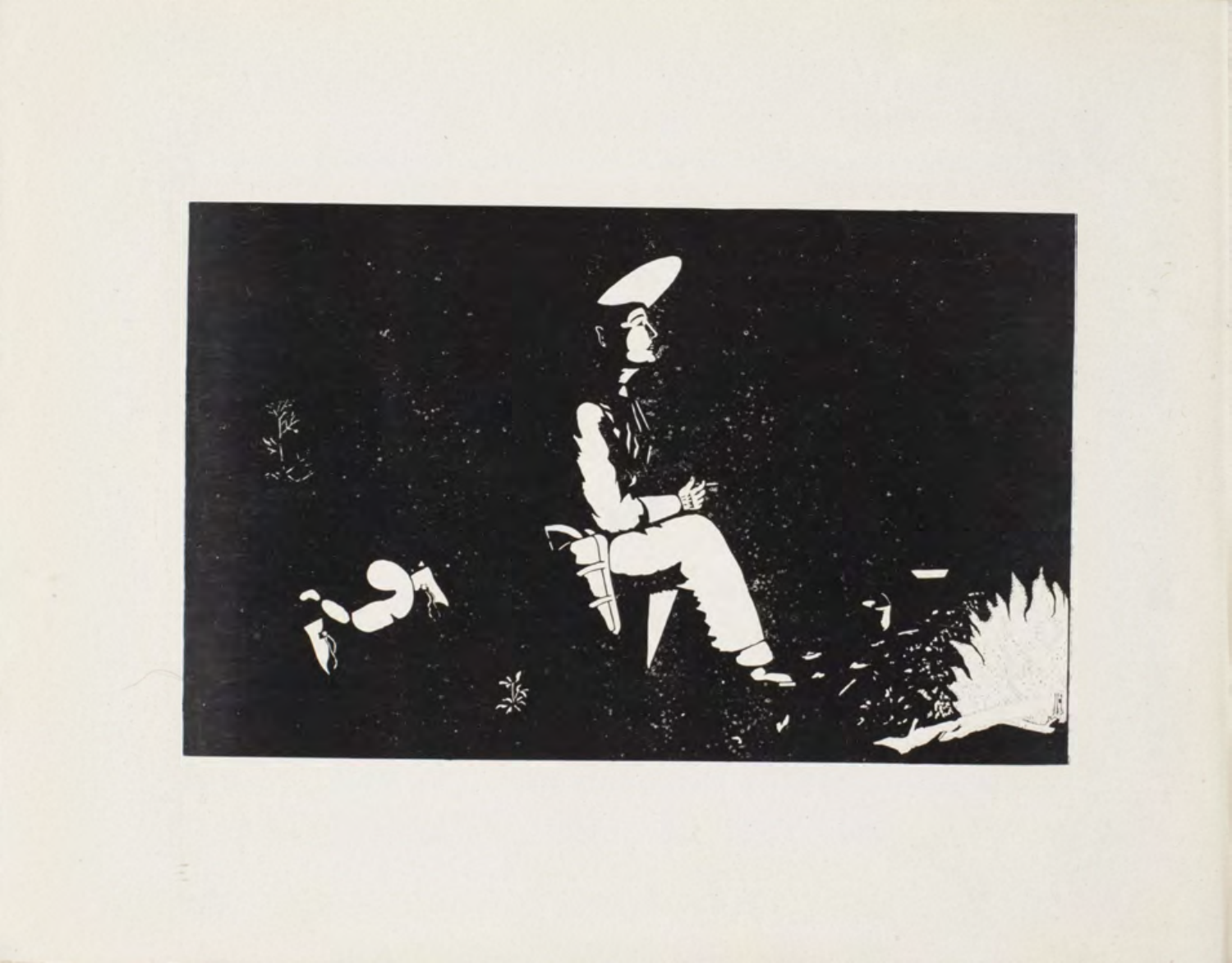

## To Prof. M. M. Aber

we respectfully dedicate this book. His loyalty and untiring energy in behalf of the Unifersity, from the beginning to the present time has made a place for him in the hearts of all the University's friends.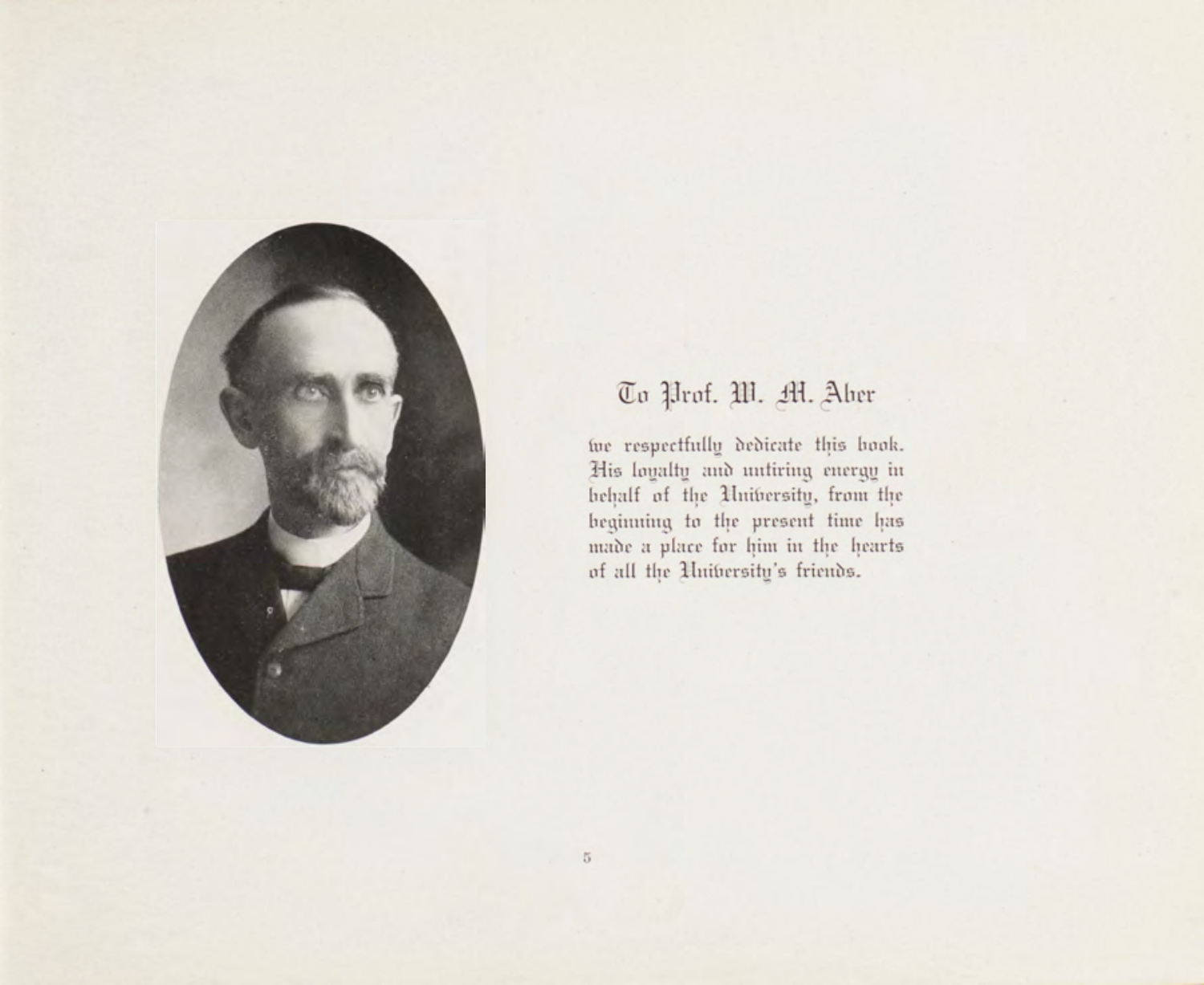| Book I.   | $\sim$                                                                                               | . Introduction                          |  |
|-----------|------------------------------------------------------------------------------------------------------|-----------------------------------------|--|
| Book II   |                                                                                                      | Faculty                                 |  |
| Book III  |                                                                                                      |                                         |  |
| Book IV   | <b>Example 20</b> Service Service Suniors                                                            |                                         |  |
| Book V.   | <b>Common Sophomores</b>                                                                             |                                         |  |
| Book VI   |                                                                                                      |                                         |  |
| Book VII  | . Publications                                                                                       |                                         |  |
| Beok VIII | and the second contractions of the Crganizations                                                     |                                         |  |
| Book IX   | e i viene e e e e e e e e Elterary                                                                   |                                         |  |
| Book X.   | residence and residence in the Fraternities                                                          |                                         |  |
| Book XI   | Athletics Athletics                                                                                  |                                         |  |
| Book XII  | 1 Locals<br>in.                                                                                      |                                         |  |
| Book XIII |                                                                                                      | r Calendar                              |  |
| Book XIV  | $\label{eq:2.1} \begin{array}{ccccccccccccc} \cdots & \cdots & \cdots & \cdots & \cdots \end{array}$ | $\cdot \cdot \cdot \cdot \cdot$ . Adds. |  |
|           |                                                                                                      |                                         |  |

 $\,6\,$ 

MARIEN

**Altr** 

 $\epsilon$ Ø

 $\overline{a}$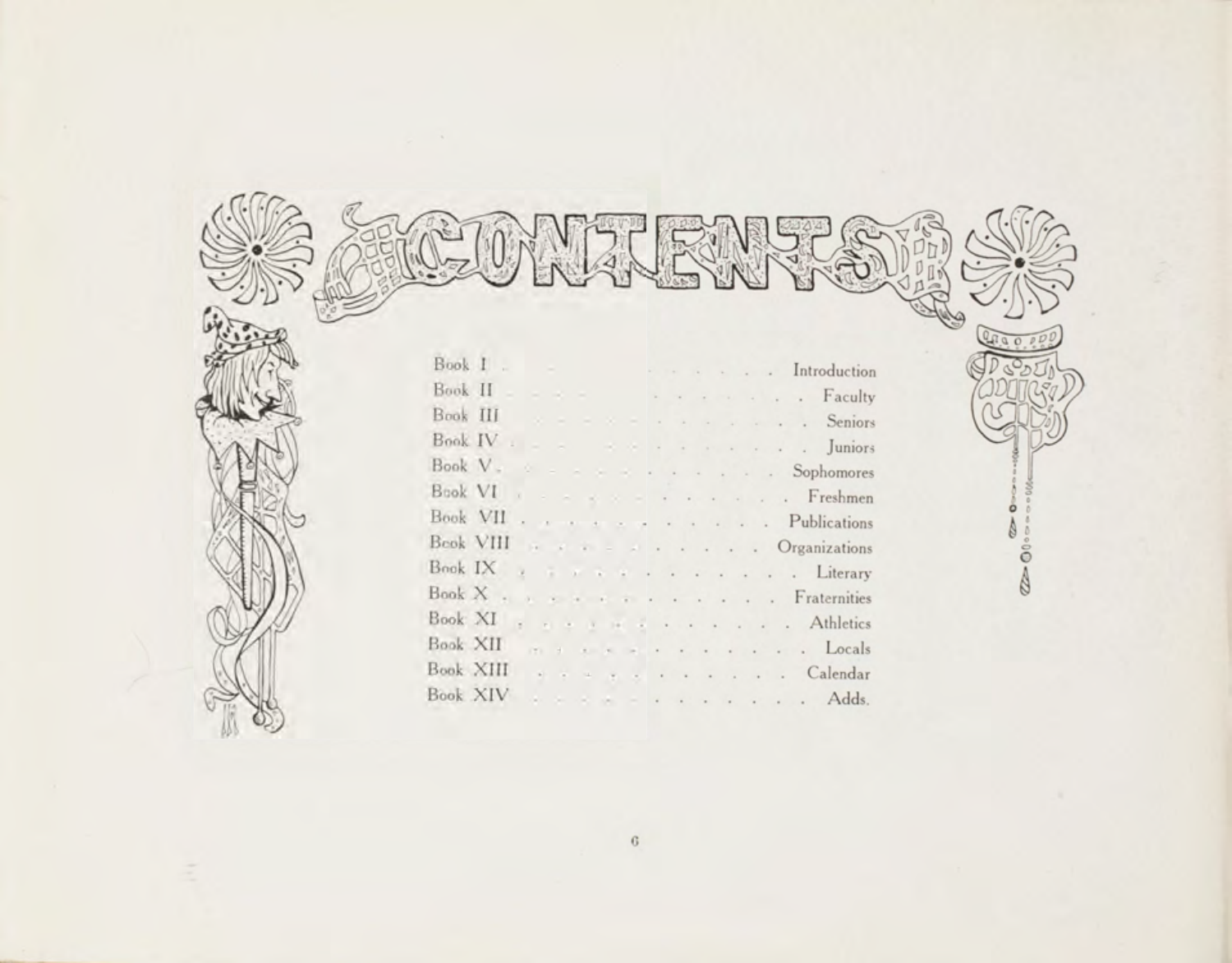

 $\overline{\tau}$